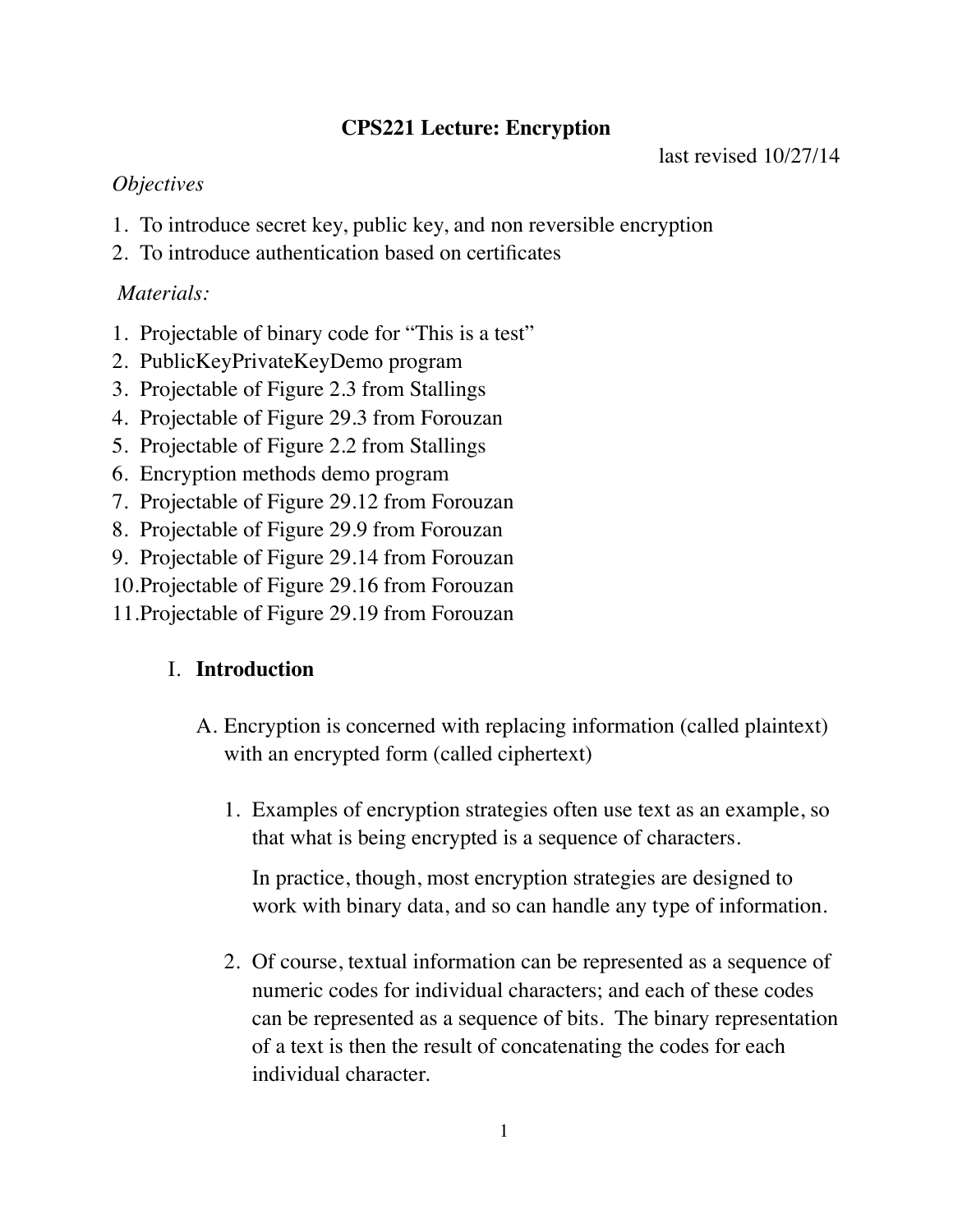- a) The examples in the book represent characters by numbers in the range  $0$  .. 25 (plus space  $= 26$ )
- b) More commonly, characters are represented using an encoding scheme such as ASCII or Unicode.

Example: The message "This is a test" could be represented by the sequence of (binary) ASCII codes

PROJECT

01010100 01101000 01101001 01110011 00100000 01101001 01110011 00100000 01100001 00100000 01110100 01100101 01110011 01110100

- 3. However, for the sake of clarity, some of our examples will involve encryption of individual characters (or their numeric codes)
- B. Most types of encryption are reversible there is an inverse operation that (decryption) converts ciphertext back into plaintext.
	- 1. A very, very simple example: replace each letter with its alphabetic successor (Z with A).

So "MEET ME AT NOON" encrypts to "NFFU NF BU OPPO"

This can be reversed by replacing each encrypted letter with its alphabetic predecessor (A with Z)

- 2. Reversible encryption (using a much stronger strategy, of course) is often used to protect information confidentiality.
	- a) Sensitive information can be stored in encrypted form. This is a defense against snooping (unless the snooper can obtain access to the plaintext form of the information before it is encrypted or after it is decrypted by a legitimate user, or can somehow discover the key)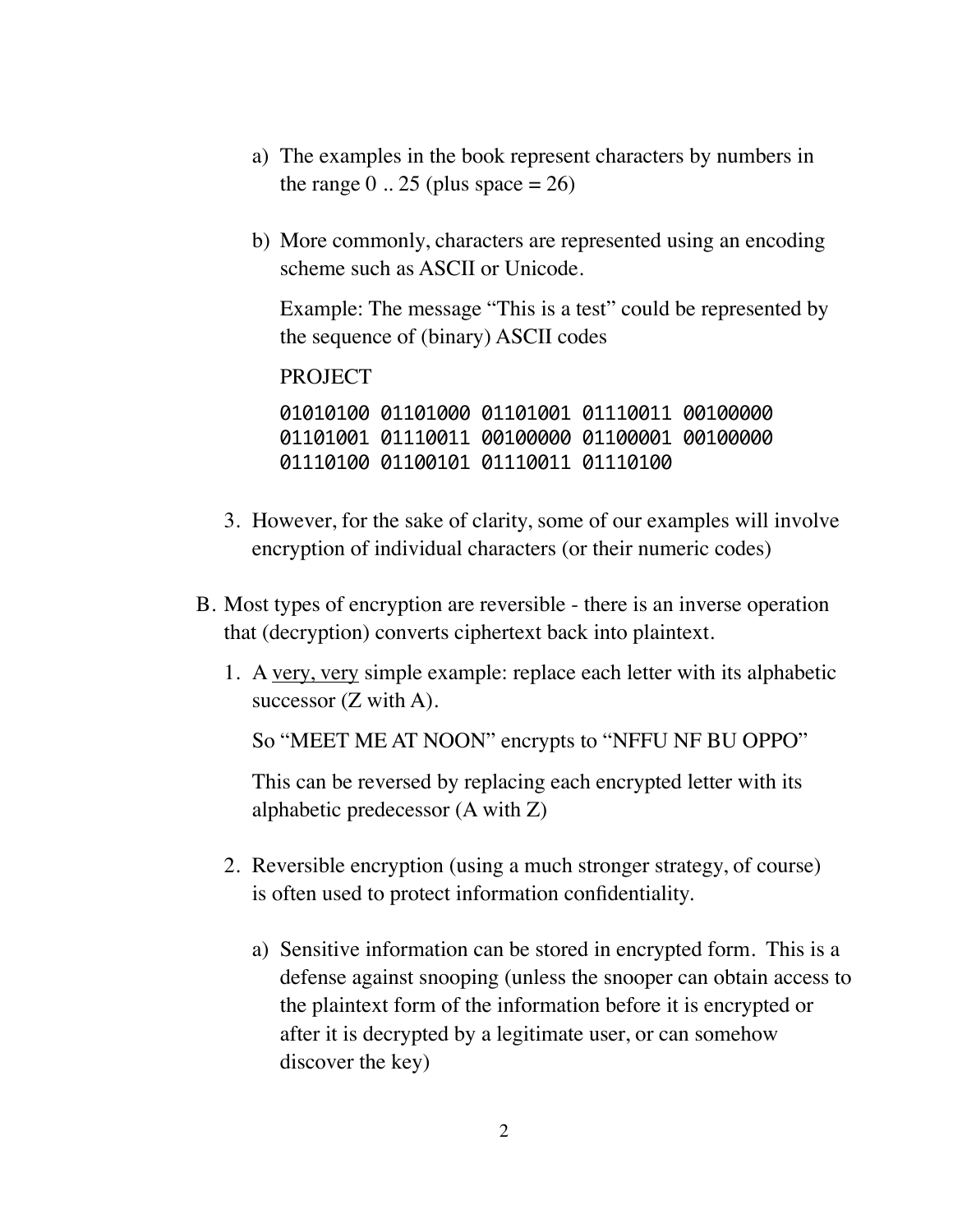- b) An attacker who masquerades as someone having legitimate access to information cannot learn anything from it without also knowing how to decrypt it
- c) Sensitive information can be transmitted in encrypted form. This is a defense against interception.
- 3. Reversible encryption can also be used to protect information integrity, since generally one cannot meaningfully modify information one cannot read.
	- a) This can be used to protect against unauthorized modification or masquerading.
	- b) It is, however, not necessarily a defense against replaying since an attacker can replay an encrypted message even if he cannot understand it!
	- c) We will see that reversible encryption can also be used in strategies used for authentication and to protect against repudiation.
- C. Irreversible encryption is a process that does not have an inverse.
	- 1. A very, very simple example: form the sum of the ASCII codes of all the letters in a message (ignore spaces and punctuation)

So "MEET ME AT NOON" encrypts to  $77 + 69 + 69 + 84 + 77 + 69 + 65 + 84 + 78 + 79 + 79 + 78 = 908$ 

2. Irreversible encryption (using a much stronger strategy, of course) can be used to ensure that the contents of a message have not been altered in transit, by separately transmitting both the message and the result of encrypting it. If encrypting the message as received in the same way produces the same result as the encrypted version, then it is less likely that the message has been altered in transit.

(This is what the MD5 checksum you used in lab earlier in the course was for)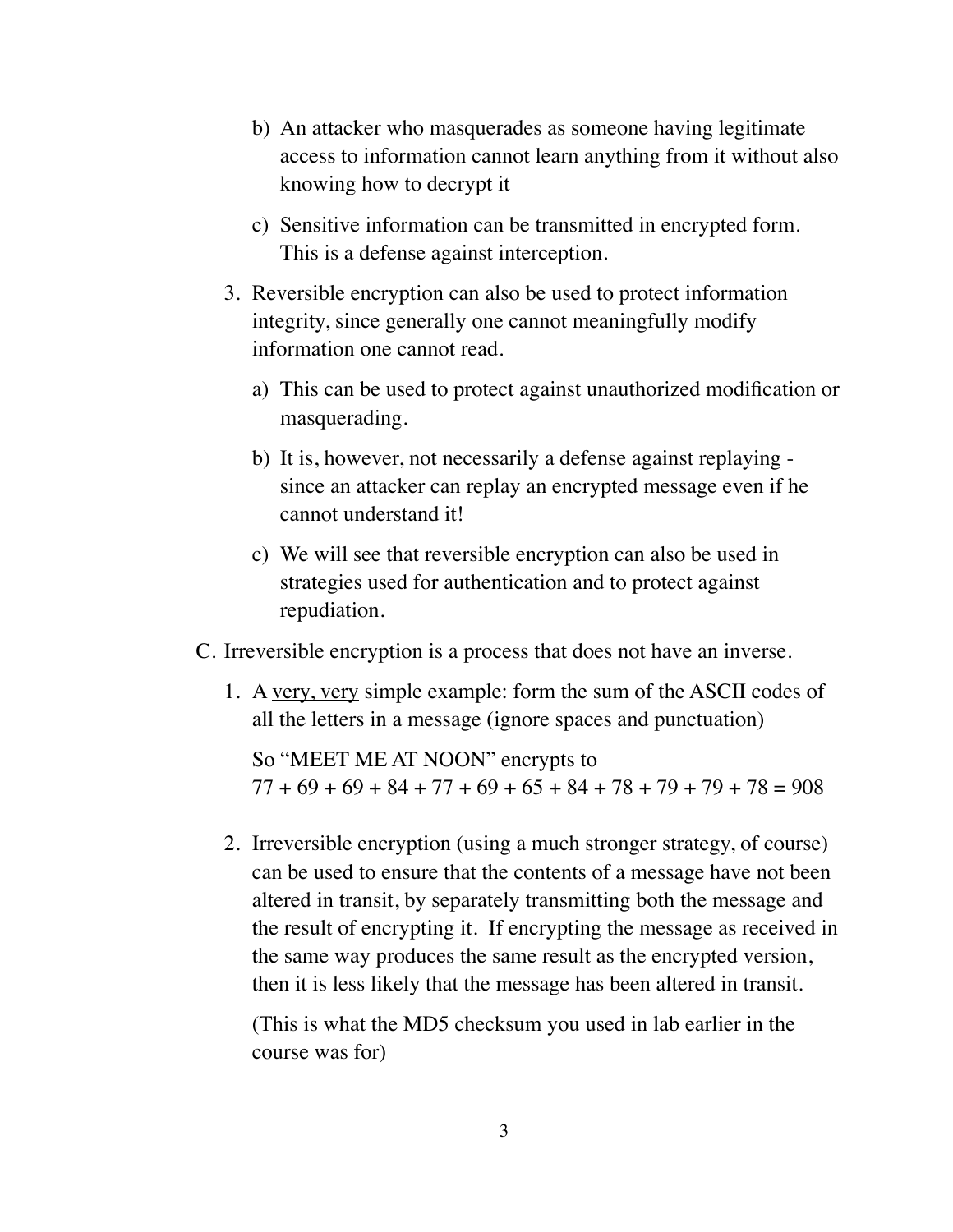#### II. **Reversible Encryption**

- A. Reversible encryption strategies have two components an algorithm, and a key.
	- 1. The encryption algorithm is generally not regarded as a secret. Indeed, efforts to protect information by hiding the method used to protect it (security by obscurity) are generally not strong.
	- 2. Instead, encryption depends upon a key whose exact form depends on the algorithm being used.
- B. Reversible encryption algorithms fall into two broad categories.
	- 1. Symmetric key strategies, in which the same key that is used to encrypt a message is also used to decrypt it
		- a) In this case, if encryption is used for a message, then both the sender of the message and the receiver must know the key - it is a "shared secret". For this reason, strategies like this are sometimes called "shared key" or "secret key" strategies
		- b) Of course, if encryption is used to protect stored information, only the owner of the information may need to know the key.
	- 2. Asymmetric key strategies, in which different (but related) keys are used for encryption and decryption.
		- a) In particular, if a messages is encrypted with one key, it can only be decrypted using the other key. (The key used to encrypt is of no use for decrypting.)
		- b) Such strategies are sometimes called "public key" strategies because one of the keys (the one used for encryption) can be made totally public, while the other (known as the private key) is known only to one individual.
		- c) To send a message using such a strategy, the sender can encrypt it using the recipient's public key. But only the recipient can decrypt it, using the private key.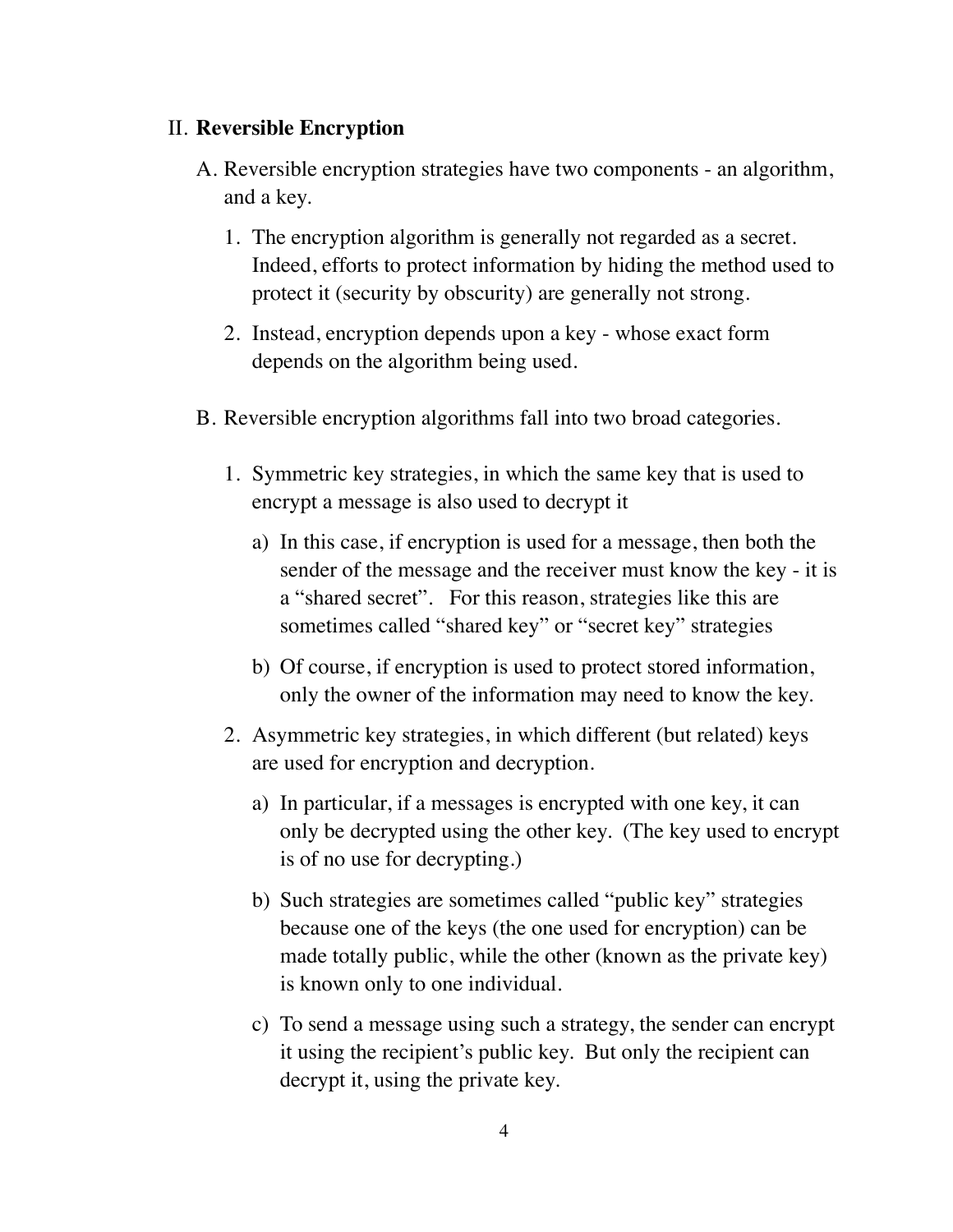DEMO: PublicKeyPrivateKeyDemo program (use 11 as the public key and 59 as the private key)

NOTE: This example is meant simply to illustrate the idea - it is far from secure!

- 3. Some comparisons of the two approaches:
	- a) Shared key strategies suffer from several problems:
		- (1)If it is desired to minimize the number of people knowing a given key, then it becomes necessary for each pair of users to share a unique key. For example, in a group of 10 people:
			- (a) There are 45 different pairs. (Order doesn't matter). Hence, 45 secret keys are needed.
			- (b)Each person needs to know 9 secret keys one for each person being communicated with.
		- (2)Such strategies also suffer from what is known as "the key distribution problem" - how are keys to be communicated between individuals in such a way that a third party does not become aware of the key?
		- (3)Since both sender and receiver need to know the same key, such strategies are not directly useful for spontaneous communication
	- b) Public key strategies do not suffer from these problems, but encryption and decryption typically involves a much greater amount of computation, making these strategies too inefficient to use for large messages.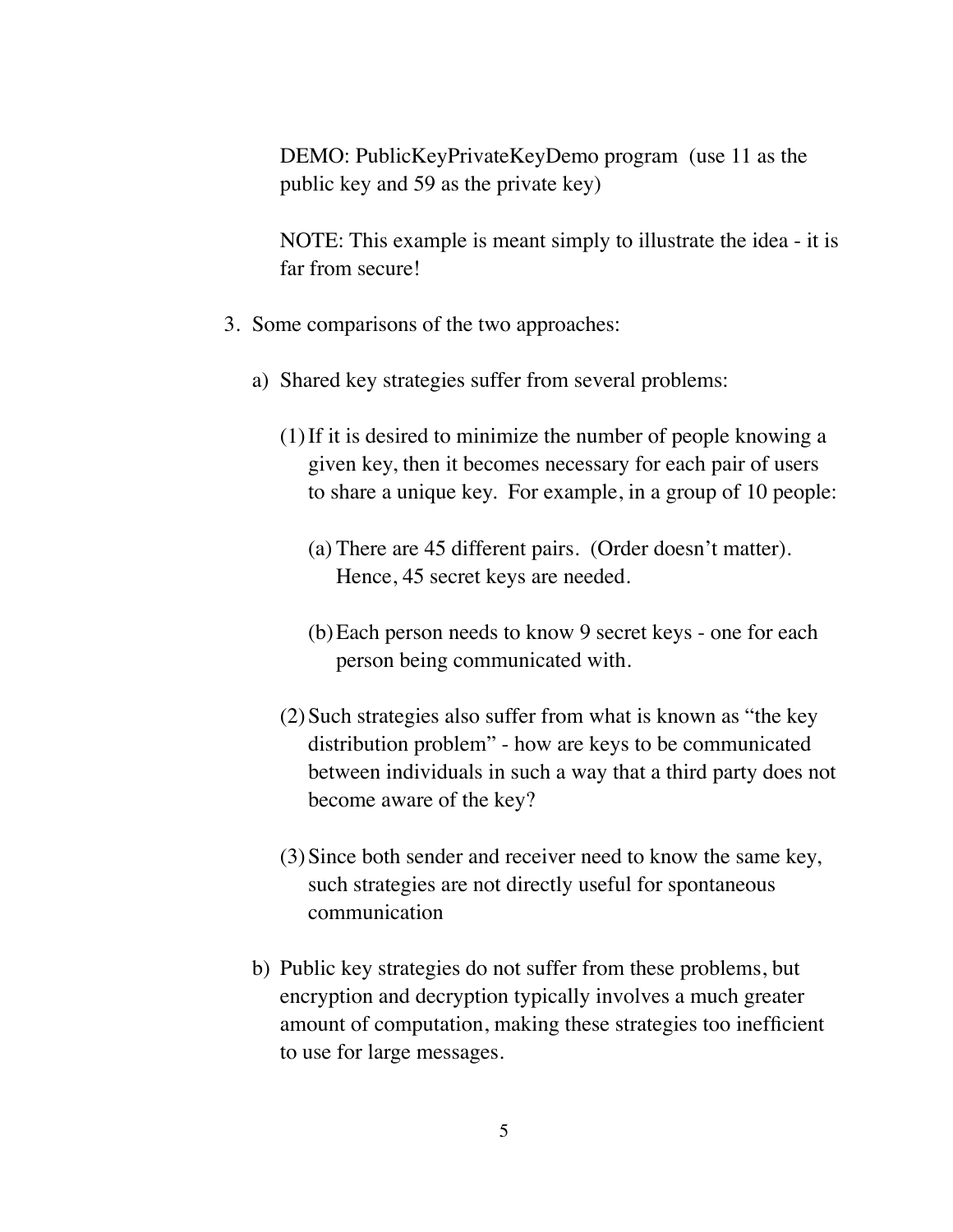- c) In practice, a hybrid approach is often used, in which a secret key (known as a session key) is used just for one communication between a pair of individual, with a public key system used to actually transmit the key.
- C. It is also possible to classify algorithms as stream algorithms or block algorithms.
	- 1. In a stream algorithm, each character or byte is encrypted and later decrypted individually.

PROJECT Stallings Figure 2.3 (p. 48) bottom

2. In a block algorithm, blocks of binary data (perhaps created from text) are the units of encryption and decryption.

PROJECT Stallings Figure 2.3 (p. 48) top

#### III.**Shared Secret Key Reversible Strategies**

- A. Shared Secret key strategies are of three different types
	- 1. Substitution (ciphering) strategies
	- 2. Transposition strategies
	- 3. Hybrid strategies
- B. In a substitution strategy, individual characters or blocks of digits are encrypted individually by applying some function that substitutes a different value for each character/block.

PROJECT Figure 29.3 from Forouzan

DEMO: Caesar, Vigenere, Stream strategies (strategy in Forouzan) using encryption strategies demo program.

(All examples are stream algorithms which use the key to specify an offset, with ''A' meaning offset of 0, 'B' offset of 1 etc.)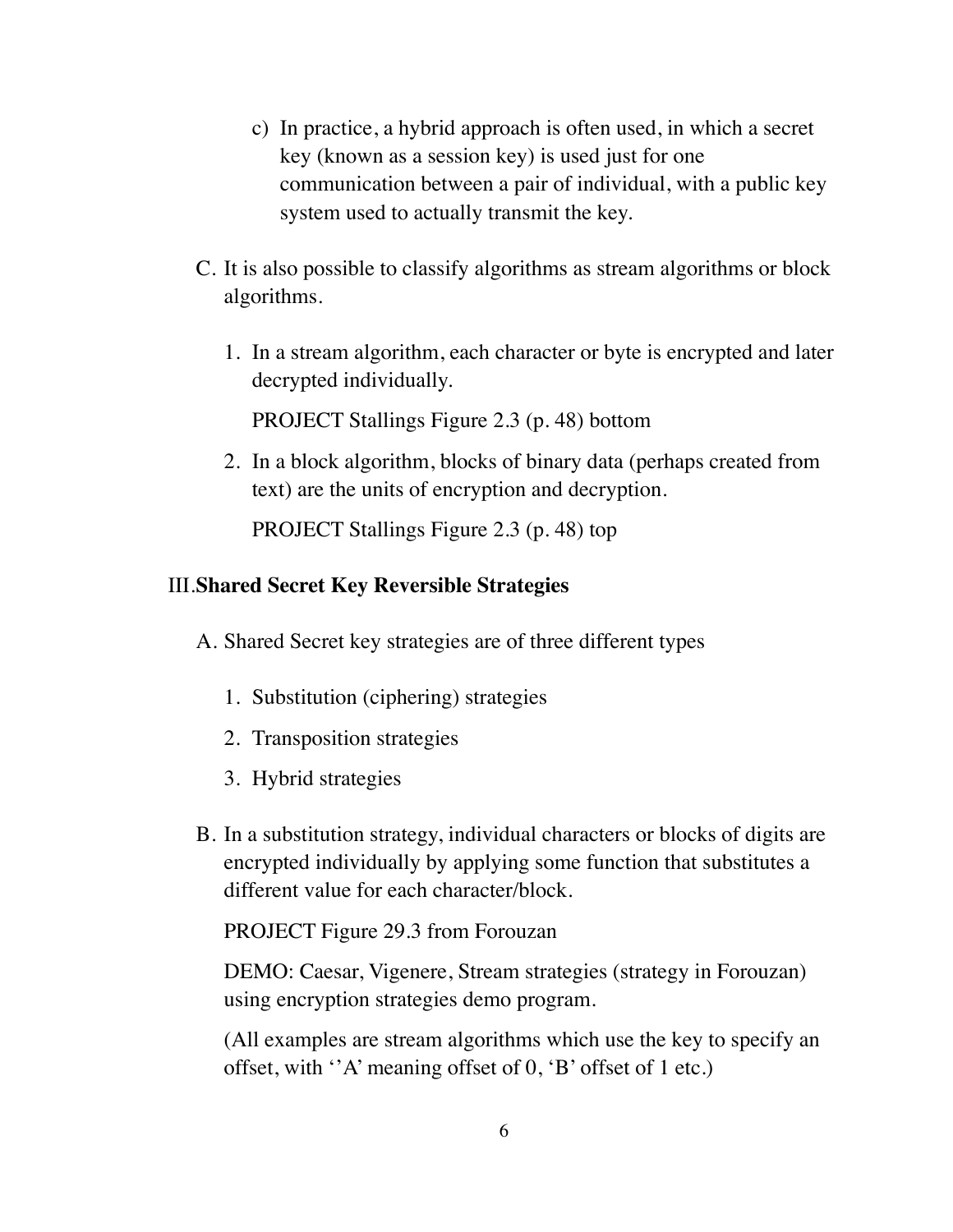C. In a transposition strategy, individual characters or bits are transposed as specified by the key

DEMO: Transposition strategy using encryption strategies demo program.

- 1. This example is a block algorithm, with the block size (in characters) equal to the length of the key.
- 2. In this example, the key letters specify where the individual characters in each block go - 'A' means the first position in the encrypted block, 'B' means the second position ...
- 3. In practice, transposition is more commonly done on the bit level, rather than with full characters.
- D. Secret key encryption strategies are vulnerable to two kinds of cryptographic attack
	- 1. Brute force discovery of the key by trying all possible values.
		- a) Observe that with Caesar and the Stream algorithm discussed in the text, the set of possible key values is very small - 26 if restricted to letters of the alphabet, or 256 if restricted to ASCII characters. In practice, a much broader range of key values would need to be used, of course - enough possibilities to make brute force discovery of the key infeasible even using the multiprocessor systems.

Example: SSL and WEP use a stream algorithm known as RC4 that uses a key that can be anywhere from 8 to 2048 bits long.

For brute force, the effort required is exponential in the number of bits in the key (i.e. the strategy requires trying each possible key to see if it produces a meaningful result.)

PROJECT: Stallings Figure 2.2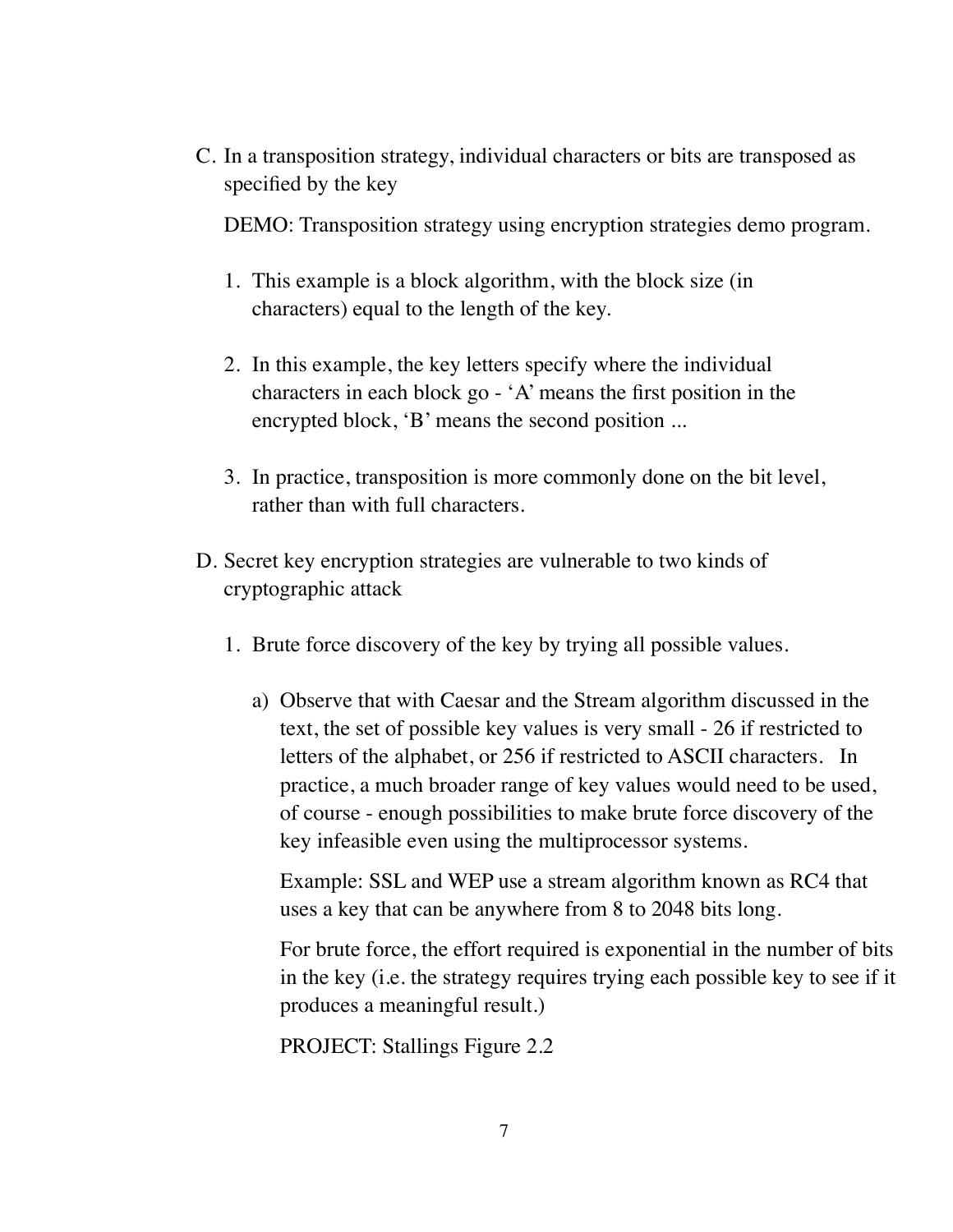- 2. Cryptanalysis. Here, the idea is to try to deduce the key from an analysis of the ciphertext.
	- a) For example, an attacker may know at least the beginning of the plaintext from which a given ciphertext was produced (.eg. a standard header), and can use this information in an attempt to determine the secret key.
	- b) Sometimes, an attacker has available both a ciphertext and the plaintext from which it was created - or even the encryption of a plaintext that the attacker has spoofed the target into encrypting.
	- c) A key goal for an encryption algorithm is that even an attacker who knows the algorithm and who possesses several examples of ciphertext and the plaintext from which they were created will still be unable to discover the key in shorter time than what would be required for brute-force analysis.
- 3. One sort of secret key strategy is immune to either of these kinds of attacks: the use of a one-time pad, in which sender and receiver possess a sequence of keys, each of which is used for just one character of the message.

PROJECT: Figure 29.12 from Forouzan

The only vulnerability of this approach is disclosure of the key (e.g. in transit).

- E. Both substitution and transposition, used alone, are vulnerable to cryptanalytic attacks. As we have noted, most practical secret key encryption strategies are hybrids that use a combination of substitution and transposition.
	- 1. The text discussed a hybrid algorithm known as DES (Data Encryption Standard) that was used starting in 1976. PROJECT Figure 29.9 from Forouzan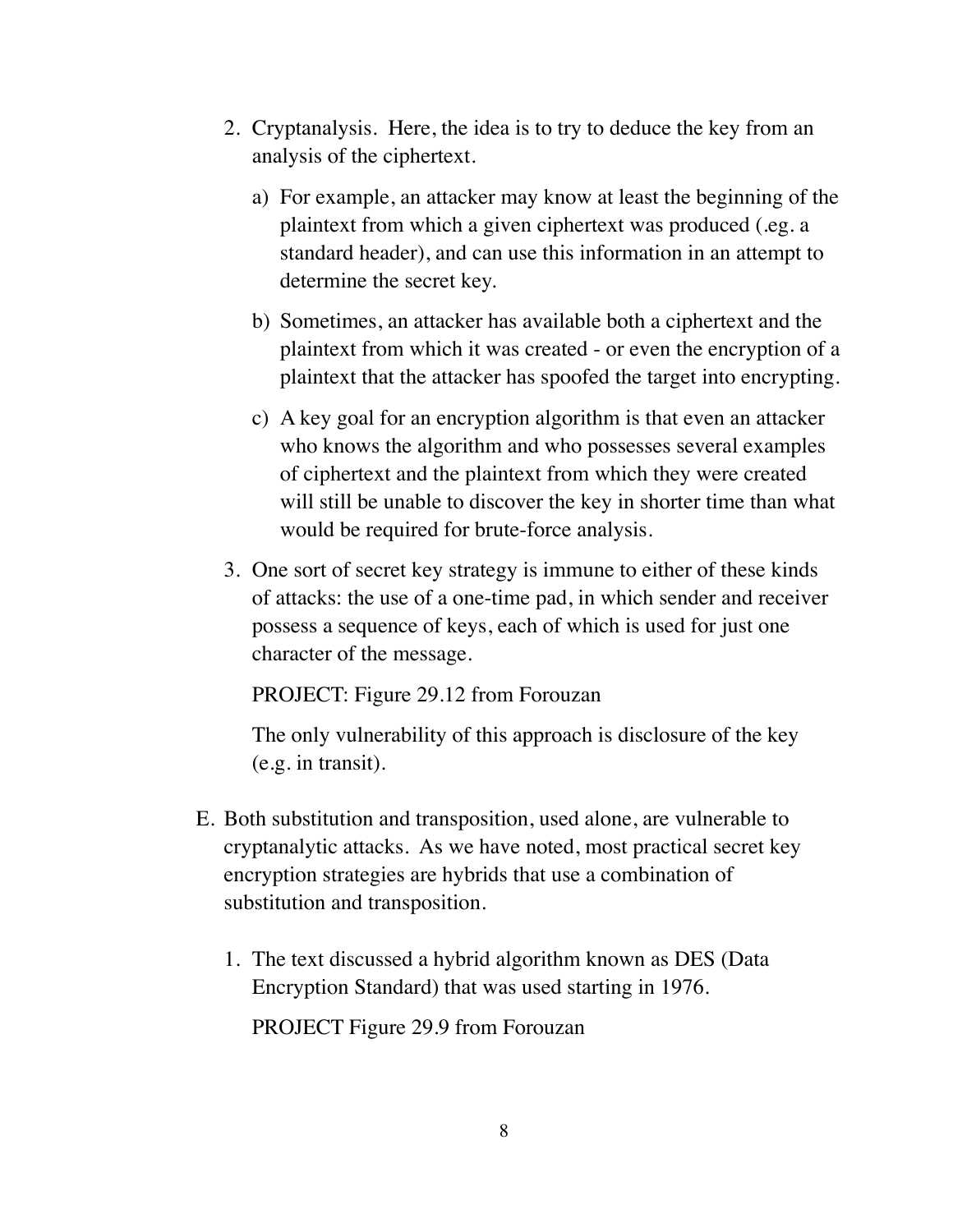DES was a federal standard, widely used both in government applications and in the private sector (e.g. electronic funds transfer)

- 2. It is thought that algorithms like DES are safe from cryptanalytic attack and are only vulnerable to brute force attacks. (This comes from years of analysis of the algorithms and attempts to discover loopholes.)
- 3. At the time DES was first put into use, its 56 bit key was safe against brute force attacks using the technology of the time.
	- a) There are  $2^{56}$  possible keys. A brute force attack would need to try all possible keys until one worked - or almost  $10^{17}$ possibilities - still a daunting number.
	- b) However, in the last 1990's, brute force attacks using a specialpurpose highly parallel machine succeeded in less than a day, calling into question whether its key length was still safe.
	- c) DES has been replaced in practice by one of two approaches.
		- (1)Triple DES does DES encryption three times on each block, using up to three different keys (yielding an effective key length of up to 168 bits).

Recall, that, for an exponential problem, increasing the problem size by 1 doubles the effort required - so Triple DES with a 168 bit key requires  $2^{112}$  (over  $10^{33}$ ) times the effort to crack using brute force than the effort required to brute force crack standard DES!

(2)A new algorithm called AES (Advanced Encryption Standard) became a federal standard in 2002. There are three versions, using key lengths of 128, 192, and 256 bits.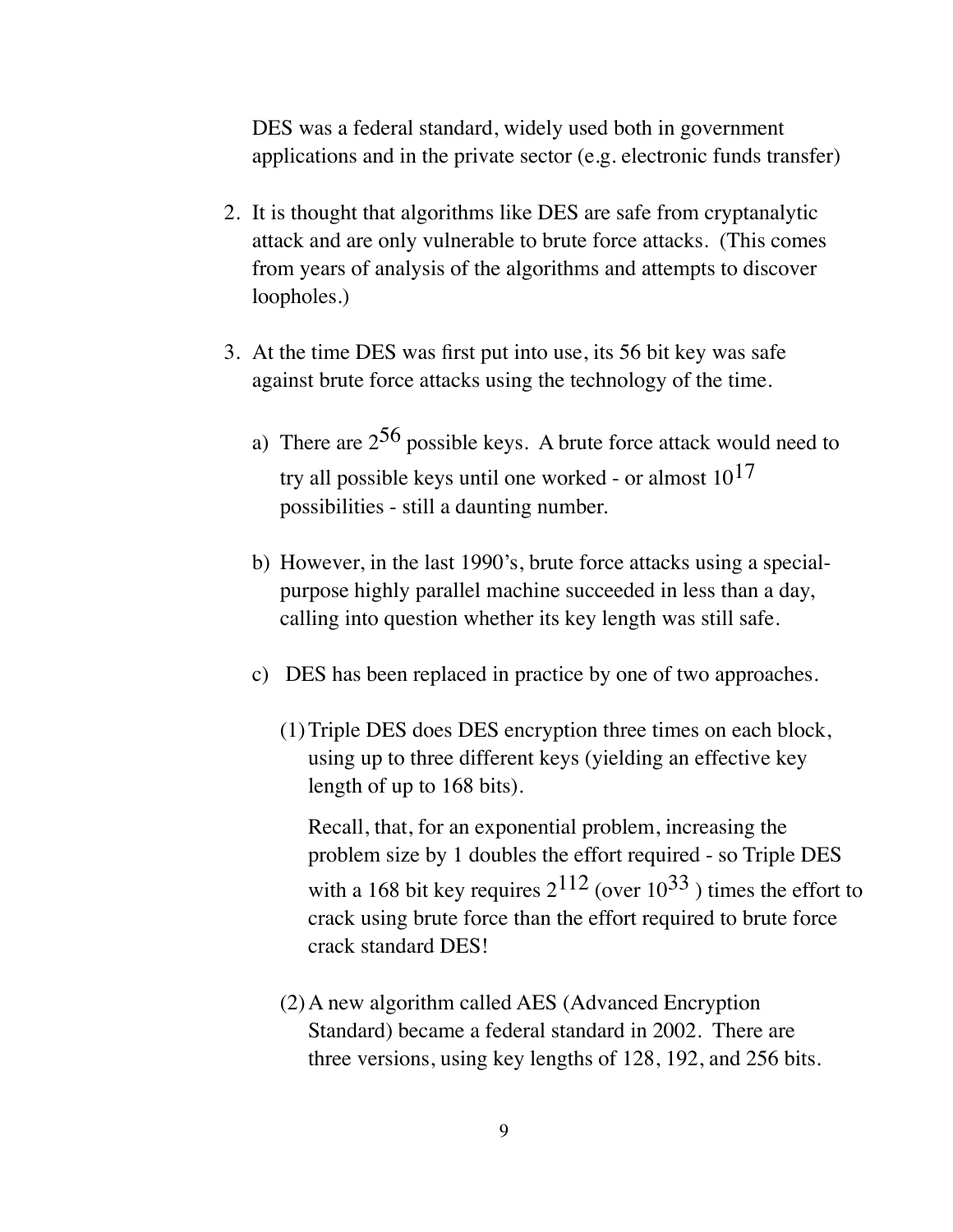#### IV.**Public Key Reversible Strategies**

- A. Recall that shared key strategies have issues relative to key distribution and the need for a large number of keys.
- B. A public key strategy, on the other hand, uses two keys a public key which can be publicly disseminated, and a private key known only to the key's holder.

PROJECT Figure 29.14 from Forouzan

- C. The most widely used public key strategy is the RSA strategy, named after its inventors (Rivest, Shamir, and Adelman) who published it in 1978. A patent on it, granted in 1983, lasted 17 years, but the strategy is now in the public domain.
	- 1. An RSA key is generated as follows:
		- a) The process uses two large (100's or 1000's of digits) prime numbers, called p and q in the literature. These are secrets known only to the key's owner.
		- b) The product of the numbers (called n in the literature) is published as part of the public key.
			- (1)The security of the algorithm rests on the known difficulty of the factoring problem - the only known way to discover p and q would be to factor n, believed to require time exponential in the number of bits in the factors using a brute-force approach.
			- (2)If it a non-exponential factoring algorithm were discovered, the security of an algorithm like RSA would vanish in an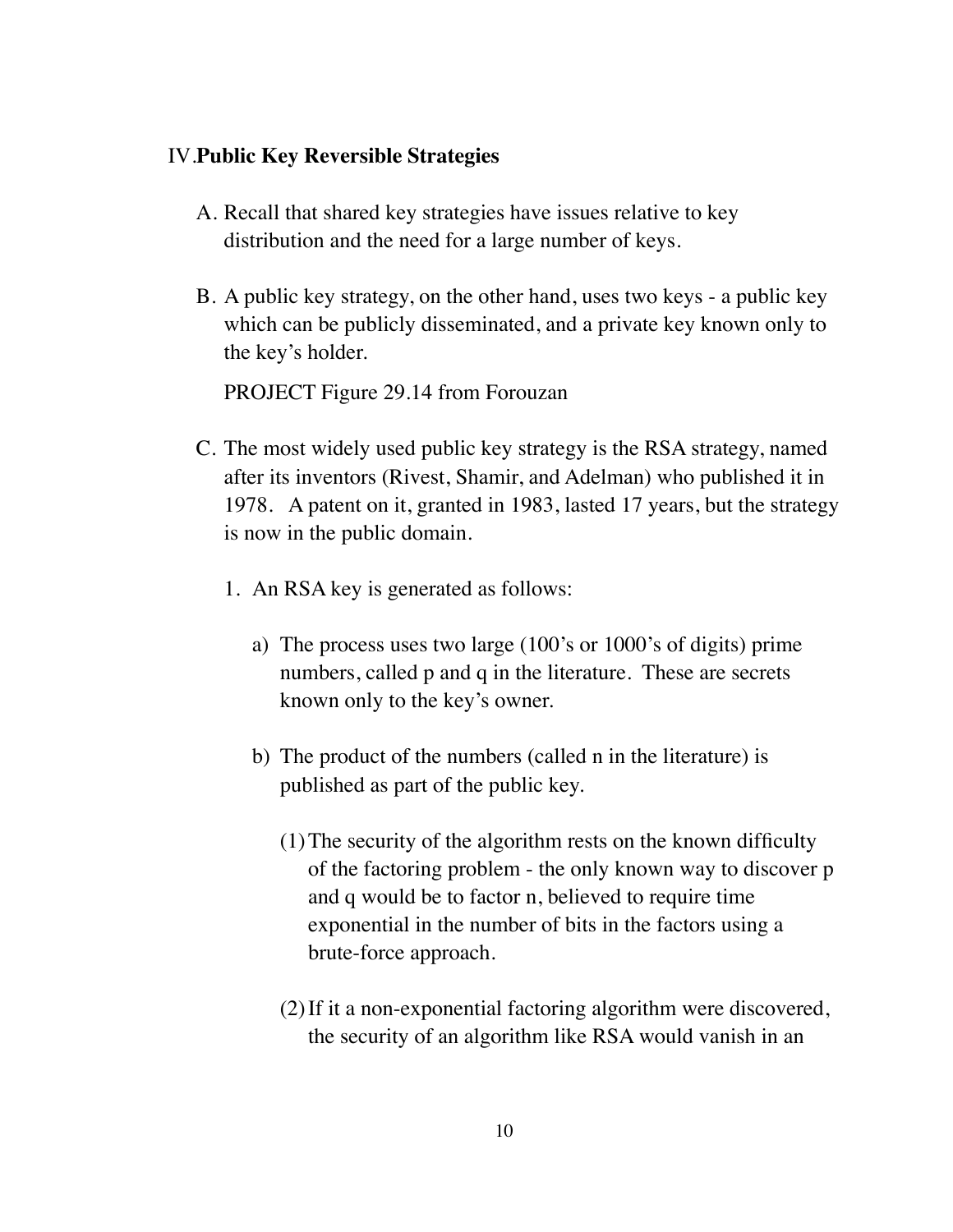instant - since once the factors of n (which is part of the public key) are known, discovering the private key is trivial.

- c) The key's owner also generates two numbers (called e and d in the literature) which have the property that they are both relatively prime to  $(p-1)(q-1)$ , and  $e * d \mod ((p-1)(q-1))$  is 1. (In essence, one can choose almost any value for e that is relatively prime to  $(p-1)(q-1)$  and find a suitable d value.) The value of e is published (along with n) as the public key; the value of d (along with n) constitutes the private key.
- 2. To encrypt a number P
	- a) P may be a binary number to begin with (e.g. an image) or may be derived from a textual message - in which case it is converted to a binary number.
	- b) The number of bits in P must be  $\langle \log_2 n$ . (Longer messages are encrypted as a series of blocks.)
	- c) The sender computes and sends  $C = P^e \mod n$ .
- 3. To recover the original value of P, the receiver, computes  $C^{d}$  mod n.
- 4. Example: Suppose, we use  $p = 7$  and  $q = 37$ . (Very unrealistically small values, but chosen to make arithmetic simple)
	- a)  $n = 7 \times 37 = 259$
	- b)  $(p-1)*(q-1) = 6*36 = 216$
	- c) Suppose we choose  $e = 11$  (which is relatively prime to 216)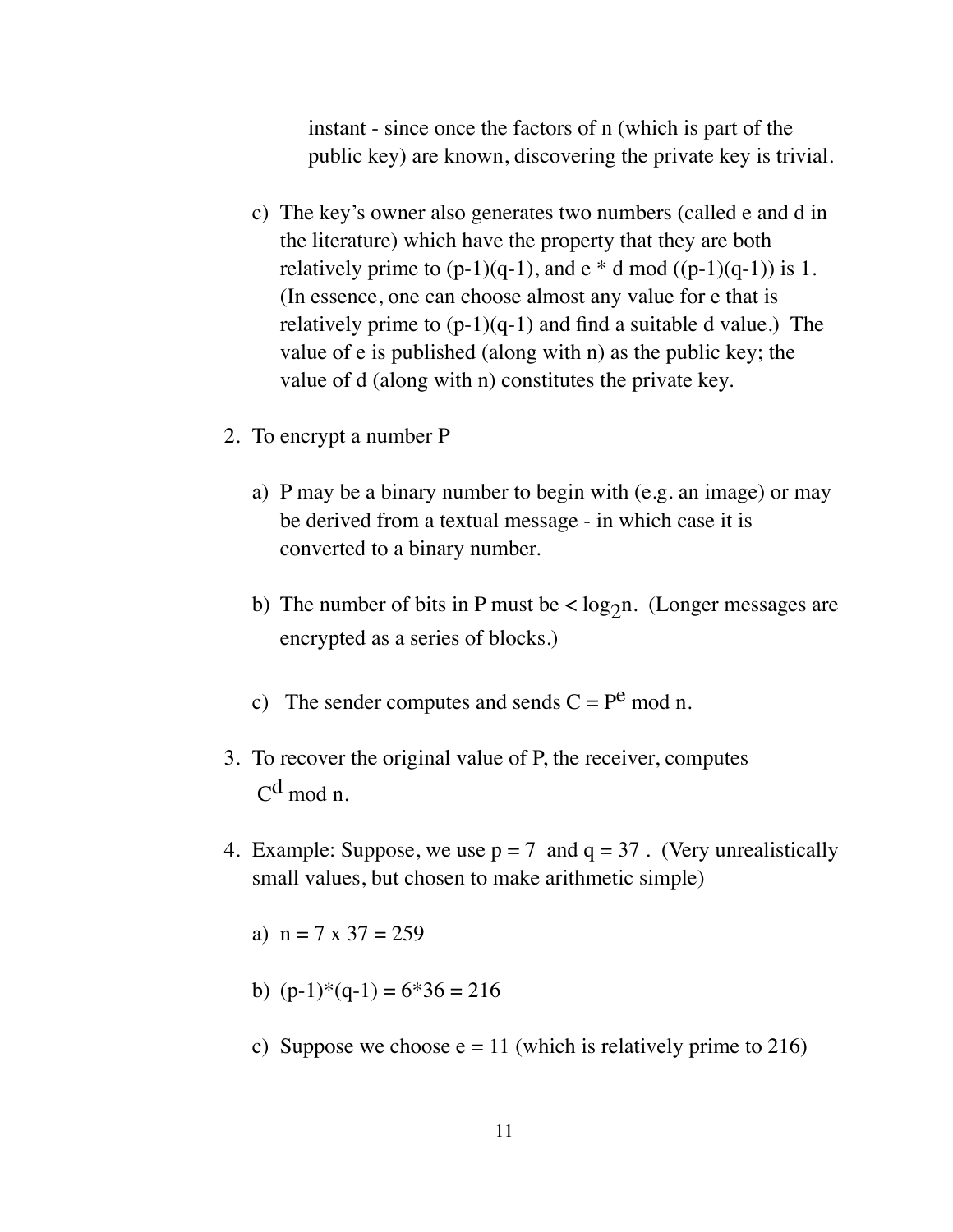d) Then we use  $d = 59$ , since  $11 * 59 = 649$  and  $649 \% 216 = 1$ and 59 is relatively prime to 216

This yields the values we demonstrated earlier (DEMO again)

- 5. RSA works because (a result from number theory), for any  $P < n$ ,  $P<sup>ed</sup>$  mod  $n = P$  when e and d have the properties indicated.
- 6. A public key system actually works both ways i.e. if a message is encrypted with the sender's private key it can be decrypted with the sender's public key

DEMO use 59 to encrypt and 11 to decrypt

- 7. With RSA, the security of the algorithm depends on the length of the key. A key length of 1024 is considered safe for the foreseeable future.
- 8. Of course, actually using RSA involves significant computation to raise a message (or block of a message) to the power e (or if encrypted to d). In general, e and d are not small numbers - in fact, the encryption is less secure if e is small. (You have a homework problem which asks you what would be the case if e is 1).
	- a) The problem is not as bad as it might appear at first. It would appear that calculating  $P^e$  would require e multiplications. Actually, it can be done by  $log_2e$  multiplications and additions:
		- (1) Suppose e has b bits (where b will be ceiling( $log_2e$ )
		- (2) Calculate  $P^2$  as P x P, then  $P^4$  as  $P^2$  x  $P^2$ , then  $P^8$  as  $P^4$  x  $P^4$  ...  $P^b$  as  $P^{b-1}$  x  $P^{b-1}$ . [b multiplications in all ]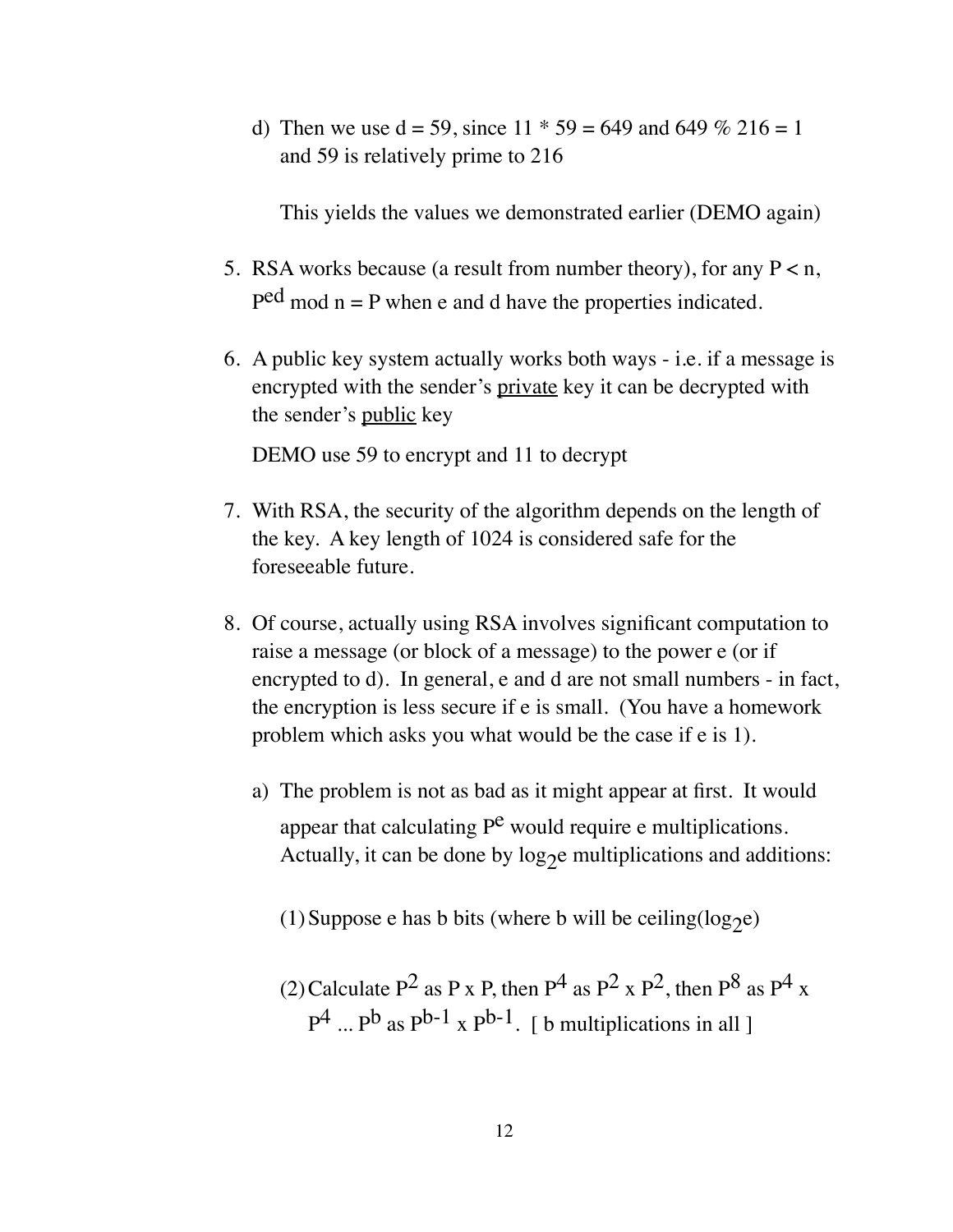- (3)Add the computed powers of P which correspond to 1's in the binary representation of  $e \mid b$  additions in all  $\mid$
- (4)Thus, the exponentiation required for encryption has complexity  $O(log_2e)$

(The same would apply to calculating  $C<sup>d</sup>$ , whose complexity would be  $O(log_2 d)$ 

- b) Nonetheless the computational effort for a large message is still significant, since the numbers being multiplied are themselves very large.
- D. There are public key algorithms other than RSA, but RSA is by far the most widely used.
	- 1. Some algorithms can only be used for a subset of the tasks RSA can be used for - e.g. Diffie-Hellman is only usable for key distribution.
	- 2. One alternative: Elliptic Curve Cryptography (ECC) appears to offer equal security for a far smaller bit size, but is fairly new and has not been analyzed for vulnerabilities as thoroughly as RSA has.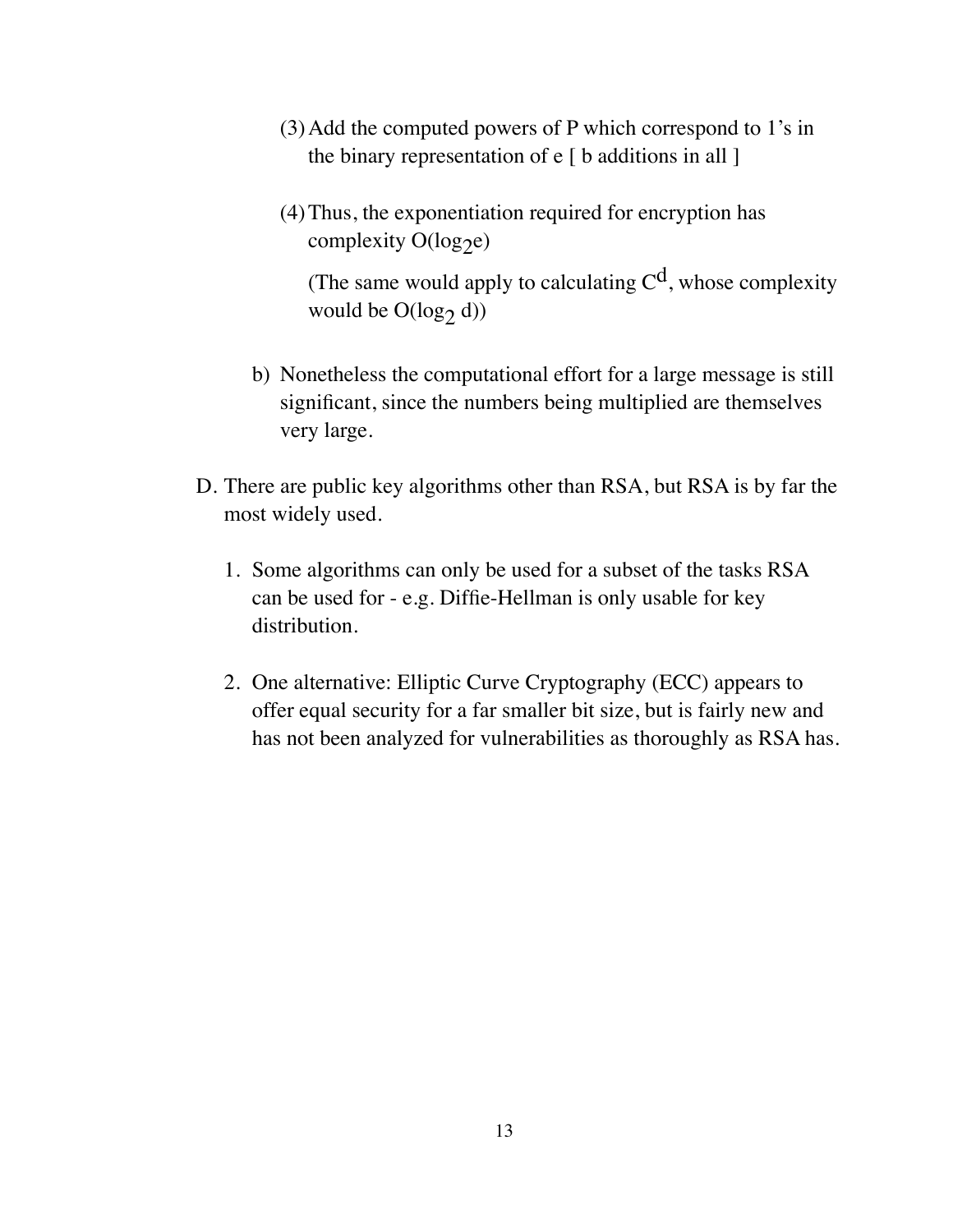### V. **Hybrid Reversible Algorithms**

- A. In practice, a public key algorithm like RSA is not generally used for encrypting entire messages - at least large ones.
- B. Instead, one approach is this:
	- 1. The sender creates a secret key.
	- 2. The sender uses this key to encrypt the message
	- 3. The sender encrypts the secret key using the public key of the recipient. (The secret key will be relatively short, so this is not nearly as complex as encrypting the entire message).
	- 4. The sender sends both the encrypted secret key and the encrypted message to the recipient.
	- 5. The recipient decrypts the secret key using his/her private key, then uses the decrypted secret key to decrypt the original message.
	- 6. Note that the sender and receiver do not need to share a key in common, so this can be used even when there has been no prior interaction between the two.
- C. An approach like this is part of the secure socket layer (SSL) used with, for example, with https.
	- 1. As part of establishing a connection, the client chooses a random number and uses it to generate a symmetric session key for that one connection. This session key is then used to encrypt other transmissions between the client and server during one session.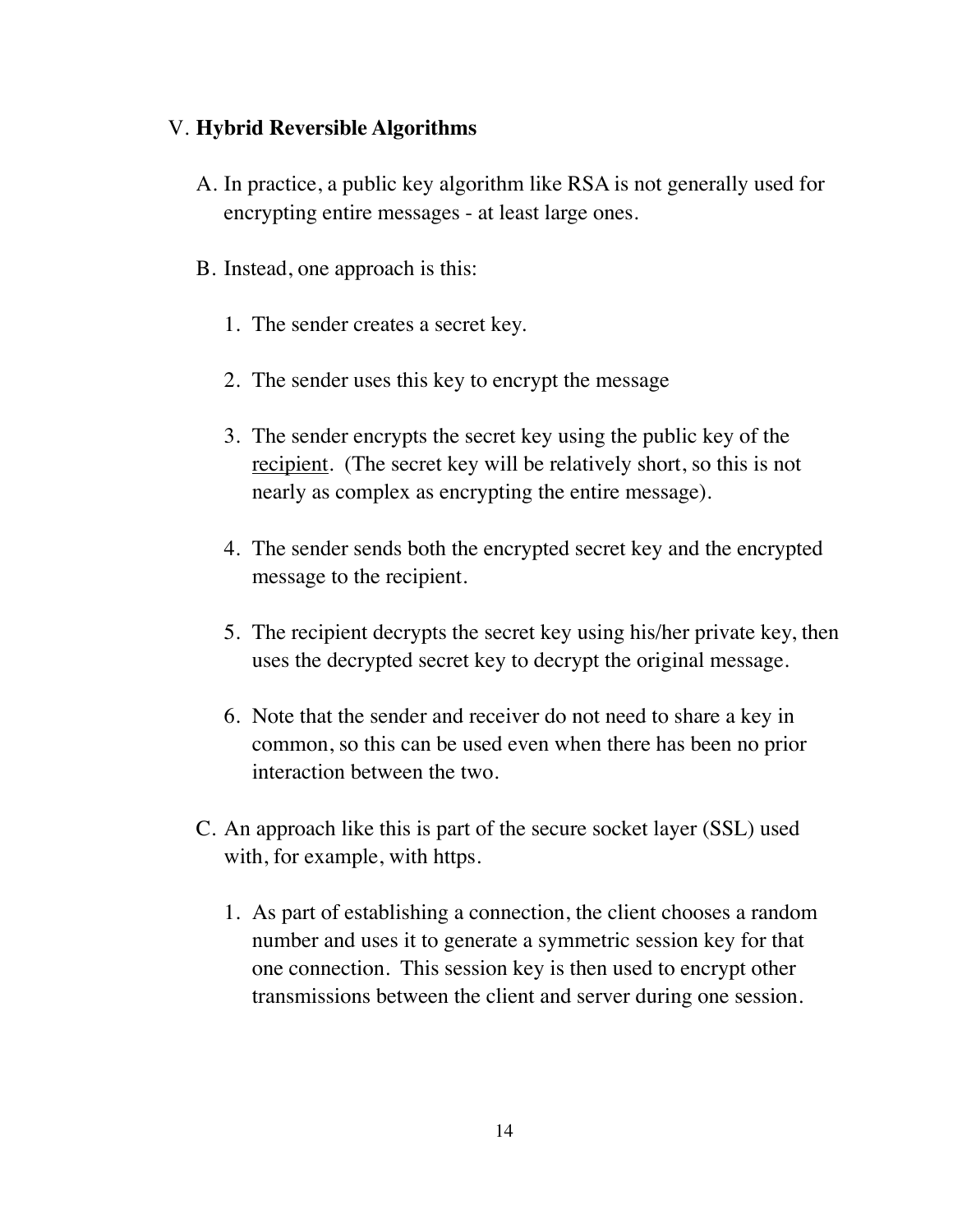- 2. The client encrypts the random number with the server's public key. The server decrypts it with its private key and generates the same session key from it.
- 3. No one else is able to learn the session key; hence, communication encrypted by it is secure.

### VI.**Non-Reversible (One-Way) Encryption**

- A. The encryption strategies we have considered thus far have been reversible - given the encrypted text and the appropriate key, it is possible to reconstruct the original message.
- B. There is also a category of encryption algorithms that are not reversible - i.e. there is no way to extract the original message from the encrypted form.
	- 1. In fact, in general, the encrypted form is smaller than the encrypted message. Thus, several different messages will encrypt to the same value - so necessarily there is no way of recovering the correct original value.
	- 2. Strategies used are variants of hashing (which you will study in CPS222)



a) Hashing strategies are used in search structures (e.g. Java HashSets and HashTables). In this case, irreversibility is not an issue.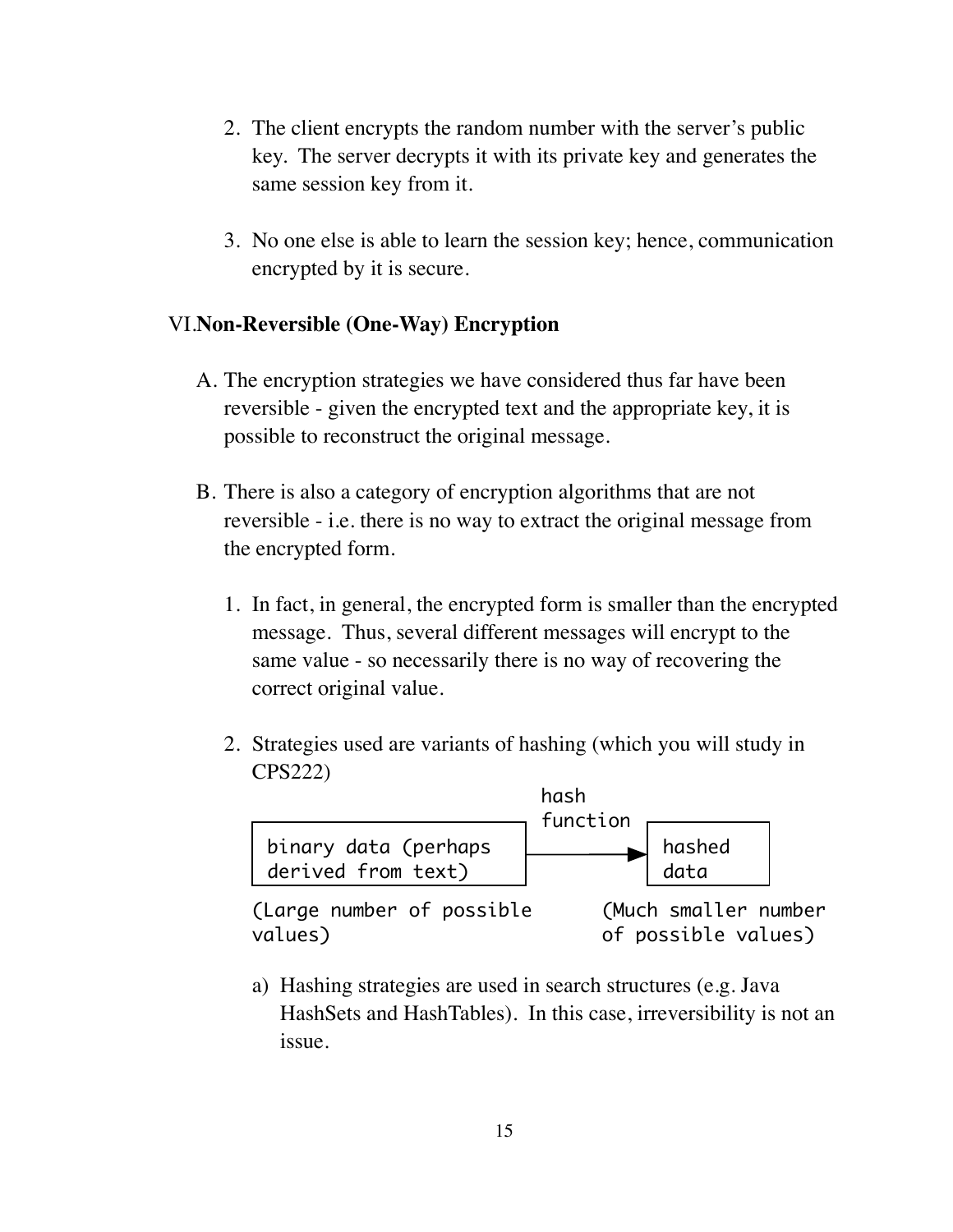- b) When used cryptographically, we want to ensure that there is no feasible way to reconstruct the original data given the hashed data, or to construct an arbitrary message that hashes to a given value.
- 3. When hashing is applied to a message to produce a much smaller hashed value, it is commonly called a digest.
- C. So what is this sort of encryption good for? It can be used for authentication and non-repudiation.
	- 1. You have already seen an example of this. When you downloaded a disk image of Ubuntu, you used MD5 to create a digest of the downloaded image which you then compared to a cryptographic digest posted on the Ubuntu site. This was intended to assure you that the image you downloaded had not been tampered with. The hashing algorithm used (MD5) is designed so that it is virtually impossible to change the contents of the disk image it protects in such a way as to yield the same md5 checksum as the original, unaltered version.
		- a) The name "MD5" stands for "Message Digest Algorithm 5".
		- b) Actually, MD5 has been shown to have significant weaknesses Hence, another algorithm is preferred in many cases.
			- (1)One that is widely used is SHA-1 (Secure Hash Algorithm 1 - a successor to an algorithm that was shown to have weaknesses.)
			- (2)Because SHA-1 produces just a 160 bit hash, newer variants that produce longer hashes are taking its place (SHA-256, SHA-384, or SHA-512)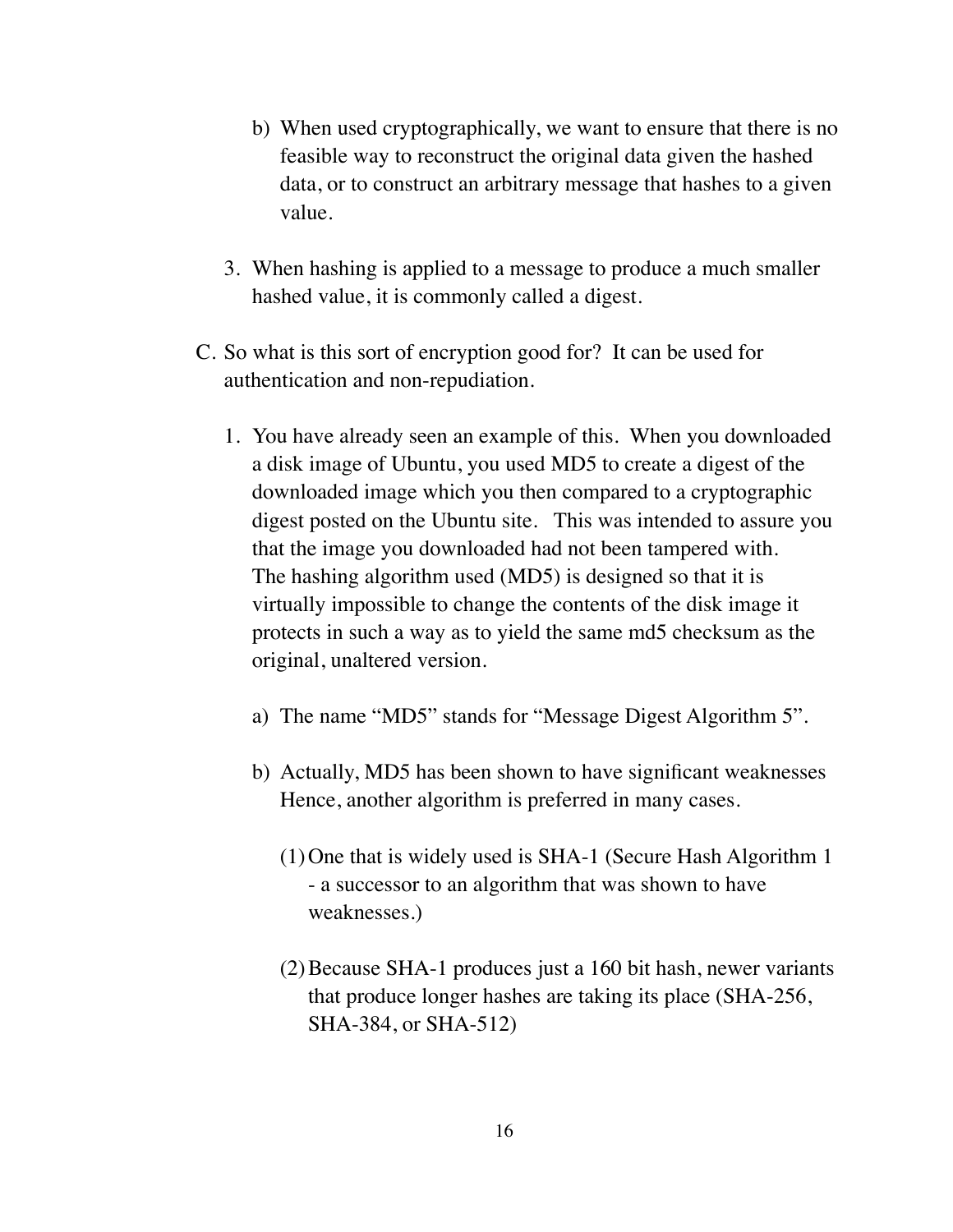- 2. In general, the sender of a message can enable the receiver to be sure the message has been transmitted correctly as follows:
	- a) Create a digest of the message using a well-known scheme such as MD5 or SHA-1.
	- b) Send both the message and the digest to the recipient.
	- c) The recipient can ensure the message's integrity by
		- (1)Creating a digest of the message by using the same algorithm as the sender used.
		- (2)Comparing the two digests. If they are the same, the recipient can be confident that the message received is the same as the message sent

PROJECT: Figure 29.16 from Forouzan

- (3)Of course, this assumes that the digest is secure. If this is an issue, the digest can be encrypted using the sender's private key - in which case the ability to decrypt it using the sender's public key ensures its authenticity.
- 3. Non-reversible encryption is also typically used for storing passwords.
	- a) When a user chooses (or is assigned) a password, the password itself is not stored - rather, a one-way hash is stored.
	- b) When a user presents a password for login purposes, the system encrypts the password supplied by the user with the same algorithm used to encrypt the stored password.